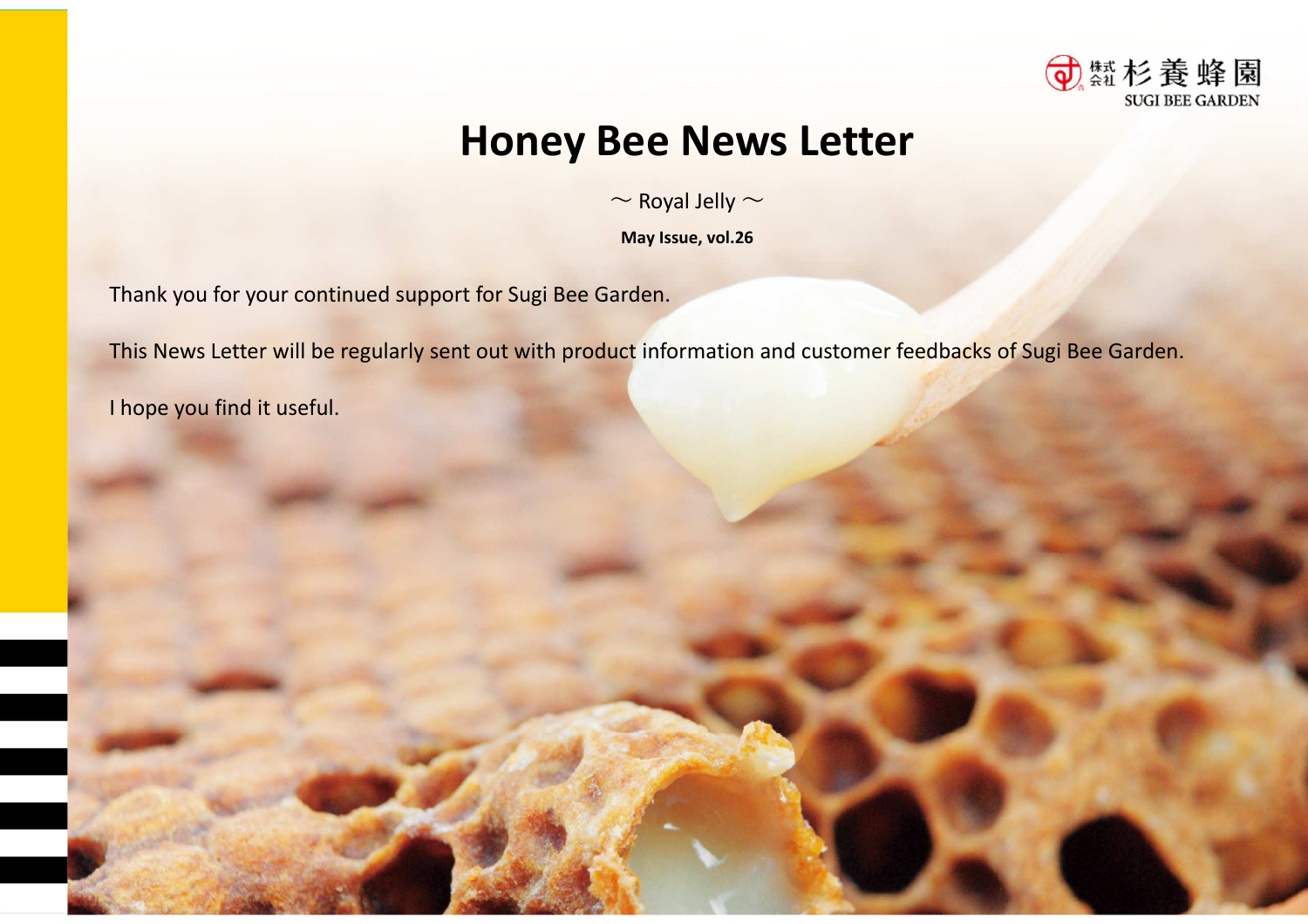

# **About Royal Jelly**

Royal jelly, a special food given only to the queen bee, is considered a nutritional treasure trove amongst many health foods.



components like essential amino acids, vitamins, and the unique decenoic acid.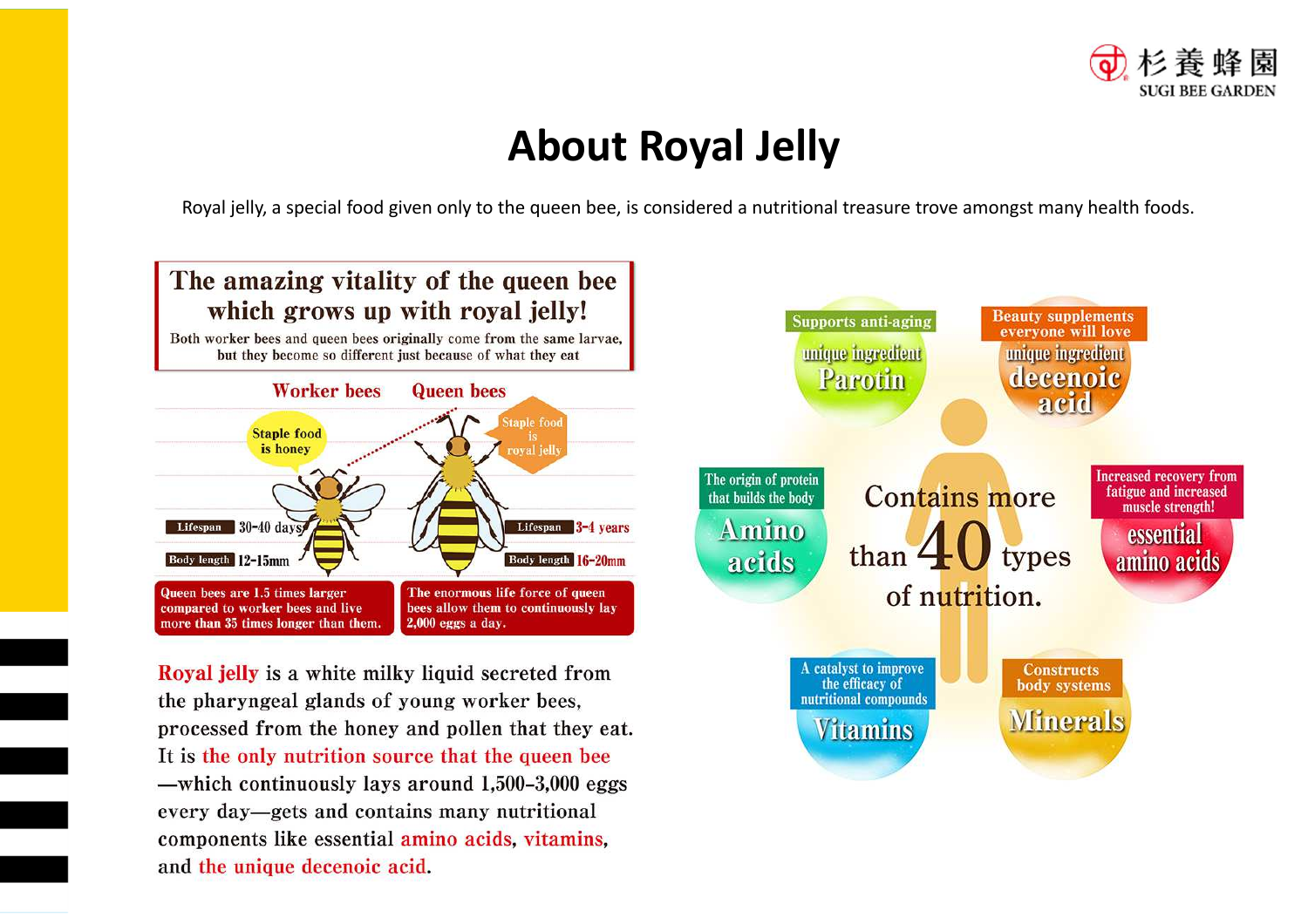

### **To make use of the power of royal jelly,**

**we are conducting joint research with Kumamoto University.**



Based on our 76 years of beekeeping experience, we have been using royal jelly, which supports the amazing vitality of the queen bee, to help our customers improve their health.

result of its research on "Investigation of the effect of royal jelly on vascular endothelial function improvement".<br> nearty of the queen use, to help our excerners improve their nearth.<br>In September last year, Kumamoto University announced that its joint research with the Kumamoto University Faculty of Medicine had come to fruition and that it expected to use royal jelly to prevent arteriosclerosis as a

Ξ

resuit or its research on "investigation or the effect or royar jelly on vascular endotheliar function improven<br>Now that it has become clear that royal jelly as a food contributes to people's health, Sugi Bee Garden will continue to pioneer new paths to health through food, a gift of nature, and hope to support as many customers as possible in their healthy lives through our products and health information.